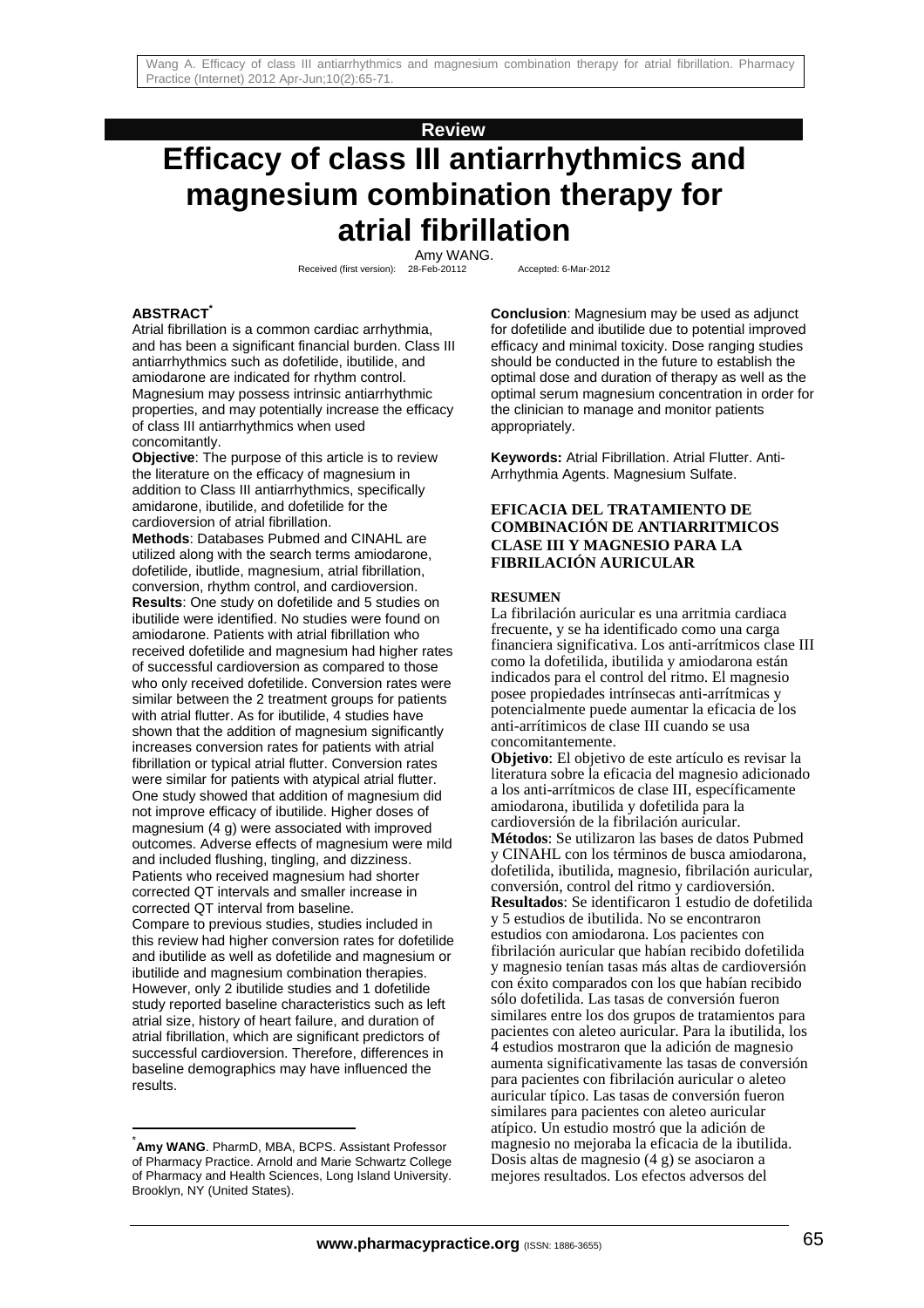magnesio fueron suaves e incluyeron enrojecimiento, hormigueo y mareo. Los pacientes que recibieron magnesio tuvieron intervalos QT corregidos más cortos y menores incrementos del intervalo QT corregido.

Comparado con estudios previos, los estudios incluidos en esta revisión tenían tasas de conversión más altas para dofetilida e ibutilida, así como para tratamientos de combinación de dofetilida y magnesio o ibutilida y magnesio. Sin embargo, sólo 2 estudios de ibutilida y 1 de dofetilida comunicaron las características basales tales como tamaño auricular izquierdo, historia de fallo cardiaco, y duración de la fibrilación auricular, que son predictores significativos de éxito en la cardioversión. Por tanto, las diferencias en la demografía inicial pueden haber influenciado en los resultados.

**Conclusión**: El magnesio puede utilizarse como coadyuvante de dofetilida e ibutilida debido al potencial de mejorar la eficacia y su mínima toxicidad. En el futuro deberían realizarse estudios de rango de dosis para establecer la dosis óptima y la duración del tratamiento, así como la óptima concentración sérica de magnesio para que los clínicos manejen y monitoricen a los pacientes apropiadamente.

**Palabras clave:** Fibrilación Auricular. Aleteo Auricular. Anti-arrítmicos. Sulfato de Magnesio.

### **INTRODUCTION**

Atrial fibrillation (AF) is a common cardiac arrhythmia with a prevalence of 0.4%-1%.<sup>1</sup> If left untreated, it may lead to devastating consequences such as stroke, heart failure, as well as increased risk for mortality. One of the management options for AF is conversion to normal sinus rhythm using pharmacological agents, and Class III antiarrhythmics such as dofetilide, ibutilide, and amiodarone are recommended by the American College of Cardiology and the American Heart Association.<sup>1,2</sup> Dofetilide is not available in Europe so only ibutilide and amiodarone are recommended by the European Society of Cardiology.<sup>3</sup> However, ibutilide and dofetilide are less than 50% effective for persistent AF, and the efficacy of amiodarone varies between 15 to 40% for oral amiodarone and up to 95% for intravenous (IV) amiodarone.<sup>1</sup> Predictors of conversion include shorter duration of AF, smaller left atrial size, and absence of heart failure. $1,5,6$ 

Class III antiarrhythmics terminate arrhythmia mainly by blocking potassium channels, slowing down the outflow of potassium ions, and prolonging the repolarization phase of cardiac action potential. The result of potassium channel blockade is prolongation of the QT interval and increased risk of torsade de pointes, a form of polymorphic ventricular arrhythmia.<sup>7-9</sup> Risk of developing torsade de pointes is 1-4% for ibutilide and dofetilide, and is

less than 1% for amiodarone. $9-13$  Magnesium has intrinsic antiarrhythmic properties in that it blocks calcium and potassium channels in the heart $14,15$ and is an effective agent for management of torsade de pointes.<sup>9</sup> Although not recommended in the current treatment guidelines, magnesium and Class III antiarrhythmic combination therapy for the acute rhythm control of AF have been evaluated in several studies. With a high prevalence of AF and serious side effects associated with antiarrhythmics, magnesium may be a useful adjunct to increase efficacy while minimize toxicity.

The purpose of this article is to review the literature on the efficacy of magnesium in addition to Class III antiarrhythmics, specifically amidarone, ibutilide, and dofetilide for the cardioversion of atrial fibrillation.

# **METHODS**

Databases Pubmed, and CINAHL are utilized along with the search terms amiodarone, dofetilide, ibutlide, magnesium, atrial fibrillation, conversion, rhythm control, and cardioversion. Studies that compared the conversion rates of combination therapy (amiodarone, ibutilide, or dofetilide along with magnesium) versus monotherapy (amiodarone, ibutilide, or dofetilide alone or along with placebo) for conversion of AF were eligible for inclusion in this review. References of studies were evaluated for relevance to the topic, and were included if eligible.

# **RESULTS**

One study on efficacy of dofetilide and magnesium, and 5 studies on ibutilide and magnesium combination therapy were identified. No study on the efficacy of magnesium in addition to amiodarone was found.

# **Dofetilide**

One retrospective cohort study investigated the impact of IV magnesium therapy along with dofetilide on the success rates of chemical cardioversion in patients with AF or atrial flutter (see Table 1). A total of 160 subjects were included in the final analysis, and patients in the 2 treatment groups were comparable in age, duration of AF or atrial flutter, comorbidities, average dofetilide dose, baseline serum magnesium concentration, and prior medication therapy. Mean and standard deviation of magnesium doses were determined, but the dosing frequency and duration of therapy were not reported (see Table 1). Magnesium improved the success rates of cardioversion for dofetilide by 107% [adjusted odds ratio (OR): 2.07, 95%CI: 1-4.33]. After stratifying patients by their diagnosis, magnesium remains to be effective for patients with AF (adjusted OR: 2.49, 95%CI: 1.14–5.46), but not for those with atrial flutter (adjusted OR: 1.73, 95% CI:  $0.88 - 3.38$ ).  $16$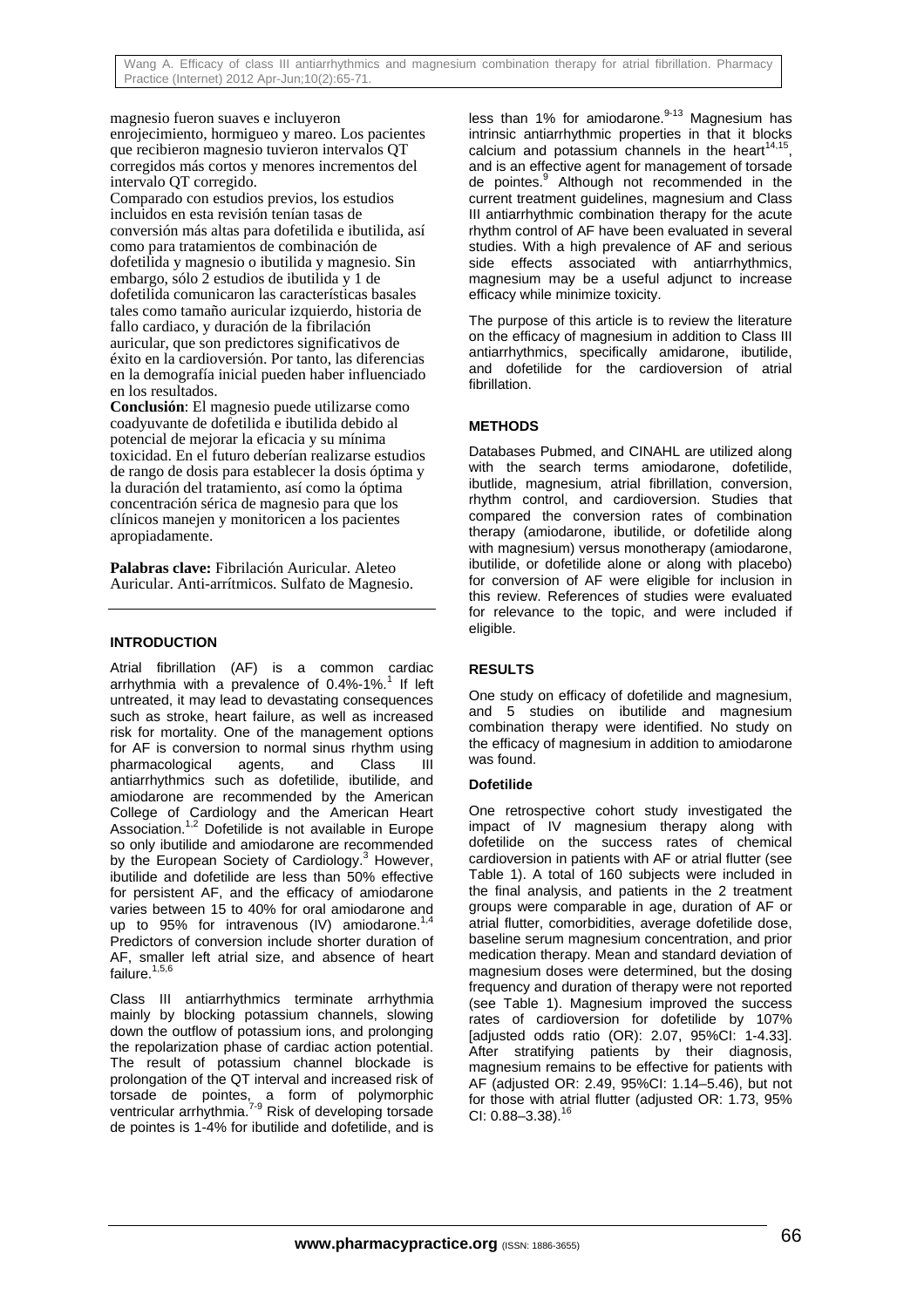| Table 1. Trials on Class III Antiarrhythmics and Magnesium Combination Therapy |                                                                                      |                                                                                                                                                                                               |                                                                                                        |                                                   |                                                                                                                                                           |                                                                                                                                                                                                |
|--------------------------------------------------------------------------------|--------------------------------------------------------------------------------------|-----------------------------------------------------------------------------------------------------------------------------------------------------------------------------------------------|--------------------------------------------------------------------------------------------------------|---------------------------------------------------|-----------------------------------------------------------------------------------------------------------------------------------------------------------|------------------------------------------------------------------------------------------------------------------------------------------------------------------------------------------------|
| <b>Article</b>                                                                 | <b>Study Design</b>                                                                  | <b>Inclusion/Exclusion</b><br><b>Criteria</b>                                                                                                                                                 | Control group(s)                                                                                       | <b>Treatment group</b>                            | Doses of magnesium utilized                                                                                                                               | <b>Rates of Successful</b><br>Cardioversion                                                                                                                                                    |
| Coleman CI, et al. <sup>16</sup>                                               | Retrospective,<br>cohort<br>$N = 160$                                                | Chronic AF or AFL with<br>magnesium<br>normal<br>levels and received<br>dofetilide for chemical<br>cardioversion                                                                              | Dofetilide alone<br>$N = 110$                                                                          | Dofetilide along with IV<br>magnesium<br>$N = 50$ | Mean (SD) first dose: 3 (2) grams<br>Mean (SD) total dose during hospital stay:<br>$6(5)$ grams<br>Magnesium was started on the same day<br>as dofetilide | Treatment<br>25/50<br>group:<br>(50%)<br>42/110<br>Control<br>group:<br>$(38.2\%)$                                                                                                             |
| Caron MF, et al.                                                               | Prospective,<br>blind.<br>double<br>randomized.<br>placebo controlled<br>$N = 20$    | AF or AFL with normal<br>renal<br>function<br>and<br>baseline<br>normal<br>potassium<br>and<br>magnesium function                                                                             | <b>Ibutilide</b><br>and<br>placebo<br>$N = 9$                                                          | Ibutilide and magnesium<br>$N = 11$               | 2 grams (or matching) given over 10<br>minutes immediately before ibutilide,<br>another 2 grams (or matching placebo)<br>given 10 minutes after ibutilide | Treatment group: 55%<br>Control group: 56%                                                                                                                                                     |
| Kalus JS, et al. <sup>17</sup>                                                 | Retrospective,<br>cohort<br>$N = 321$                                                | AF or AFL                                                                                                                                                                                     | Ibutilide alone (no<br>magnesium<br>received before or<br>ibutilide<br>during<br>therapy)<br>$N = 214$ | Ibutilide + magnesium<br>$N = 107$                | Mean total dose: $2.2 + 1$ grams<br>Magnesium was given within 2 hours<br>before or during ibutilide therapy                                              | Treatment group: 72%<br>Control group: 60.3%<br>$p = 0.04$                                                                                                                                     |
| Patsilinakos S, et al. <sup>18</sup>                                           | Prospective<br>$N = 476$                                                             | Recent onset (within<br>48 hours) AF or AFL                                                                                                                                                   | Ibutilide alone<br>$N = 229$                                                                           | Ibutilide and magnesium<br>$N = 247$              | 5 grams given 1 hour prior to first dose of<br>ibutilide, followed by another 5 grams<br>given over 2 hours                                               | Treatment group: 76.5%<br>Control group: 67.3%<br>$p = 0.033$                                                                                                                                  |
| Steinwender C, et al. <sup>19</sup>                                            | Prospective,<br>randomized, single<br>blinded,<br>placebo<br>controlled<br>$N = 117$ | Persistent symptomatic<br>typical AF or atypical<br>AF<br>Baseline QTc $\leq$ 440<br>ms (or $<$ 520 ms for<br>amiodarone therapy)<br>Normal<br>magnesium<br>and potassium levels              | Ibutilide<br>and<br>placebo<br>$N = 59$                                                                | Ibutilide and magnesium<br>$N = 58$               | Magnesium 4 grams or placebo given 20<br>minutes prior to first dose of ibutilide                                                                         | Treatment<br>group<br>(typical<br>AF): 85%<br>Control group (typical AF):<br>59%<br>$p = 0.017$<br>Treatment group (atypical<br>AF): 48%<br>Control group (atypical AF):<br>56%<br>$p = 0.189$ |
| Tercius AJ, et $al^{20}$                                                       | Retrospective<br>cohort<br>$N = 229$                                                 | AF or AFL<br>Normal<br>baseline<br>magnesium levels<br>$AF =$ atrial fibrillation; $AFL =$ atrial flutter; $SD =$ standard deviation; $AOR =$ adjusted odds ratio; $Cl =$ confidence interval | Ibutilide only (no<br>magnesium<br>given<br>before or<br>during<br>ibutilide therapy)<br>$N = 88$      | Ibutilide and magnesium<br>$N = 141$              | Magnesium 1-4 grams within 2 hours prior<br>to ibutilide (not for management of<br>ventricular arrhythmia)                                                | AOR: 1.78, 95% Cl 1.02-<br>3.09                                                                                                                                                                |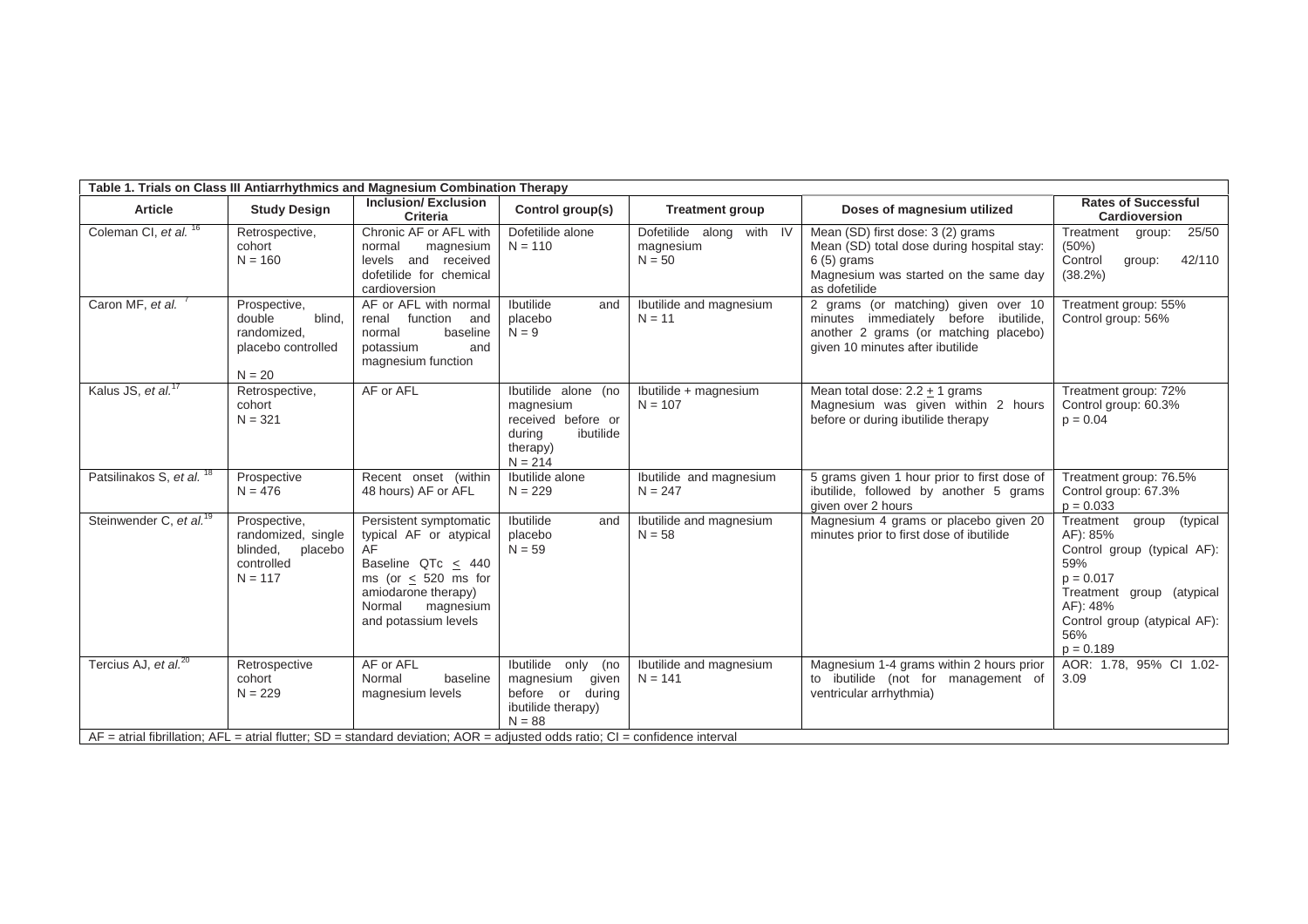Wang A. Efficacy of class III antiarrhythmics and magnesium combination therapy for atrial fibrillation. Pharmacy Practice (Internet) 2012 Apr-Jun;10(2):65-71.

#### **Ibutilide**

Impact of magnesium supplementation on the efficacy of ibutilide in converting AF or atrial flutter patients was studied in 5 previous trials. $7,17-20$  Two of the 5 trials were retrospective. The first is a multicenter, cohort study focusing on patients with AF or atrial flutter (see Table 1). The primary endpoint was to evaluate the efficacy of ibutilide in the chemical cardioversion of AF or atrial flutter within 6 hours of administration. The treatment group consisted of patients who received IV magnesium within 2 hours before ibutilide therapy, while the control group consisted of patients who did not receive magnesium therapy prior to ibutilide. Three hundred and twenty one subjects were included, and the average doses of magnesium were calculated. Dosing frequency and duration of therapy for magnesium were not reported. Subjects in the 2 treatment groups were comparable in ibutilide dose, and baseline serum magnesium concentration. The success rate of cardioversion was 11.7% higher in the magnesium group as compared to the control group, which was significant [odds ratio (OR): 1.69, 95%CI: 1.02-2.8] (see Table 1). Incidences of ventricular arrhythmias were similar (OR: 0.66, 95%CI: 0.17-2.48). After patients are stratified by their initial arrhythmia, no significant differences was found between the treatment groups for AF (67.2% for treatment group, 58.2% for control group, p=0.226) or atrial flutter (78.3% for treatment group, 64.4% for control group, p=0.109).<sup>17</sup>

In 2007, another retrospective, cohort study was conducted in patients with AF or atrial flutter (see Table 1). Primary endpoint was to evaluate the impact of IV magnesium on the efficacy of ibutilide in cardioverting AF or atrial flutter. Treatment group included patients who received magnesium within 2 hours before or during ibutilide therapy (other than for treating ventricular arrhythmias), and control group included patients who did not receive magnesium. Two hundred and twenty nine patients were enrolled, and the doses of magnesium ranged from 1 to 4 g. Baseline demographics were comparable between the 2 groups (including ejection fraction, ibutilide dose, history of heart failure, prior medication therapy, duration of AF>15 days, and left atrial size). Magnesium and ibutilide combination treatment was associated with a higher success rate for cardioversion as compared to ibutilide alone (see Table 1). A higher dose of magnesium (4 g) increased the odds of successful cardioversion by almost 3 fold (4 g: adjusted OR 2.98, 95%CI: 1.46-6.11, 1-3 g: adjusted OR 1.27, 95% CI: 0.69-2.33). One case of torsade de pointes occurred in the control group.<sup>2</sup>

In addition, 3 prospective studies were conducted. The first trial focused on patients with recent onset AF or atrial flutter (occurring within past 48 hours) (see Table 1). Patients with a history of heart failure, left ventricular ejection fraction <35%, renal dysfunction, corrected QT interval >450 ms, and uncorrected hypokalemia or hypomagnesemia were excluded. The treatment group received a total of 10 g of IV magnesium along with ibutilide while the

control group only received ibutilide. Ibutilide 1 mg was given intravenously over 10 minutes, and another 1 mg was given if the first dose fails to convert the patients within 10 minutes. The 2 study groups were well matched in left atrial diameter, ejection fraction, and prior medication therapy. Patients who received magnesium had a 13.2% higher success rate of cardioversion as compared to the patients who only received ibutilide, and the results were significant (see table 1). Eight patients in the control group and no patients in the treatment group developed torsade de pointes (p=0.009). The treatment group experienced smaller increase in corrected corrected QT interval as compared to control group (45.8ms SD=20.4 versus 51.2ms SD=26.5, respectively, p=0.013), but the maximum corrected QT interval did not differ (436.7ms SD=36.4 for treatment group, 443.2ms SD=47.8 for control group, p=0.094). Fourteen percent of patients in treatment group experienced mild adverse effects such as flushing, tingling, and dizziness.<sup>18</sup>

The next prospective study focused on patients with persistent symptomatic typical or atypical atrial flutter (see Table 1). $^{19}$  To be eligible for inclusion, patients had to have sustained palpitations or documented arrhythmia for more than 12 hours. Typical atrial flutter was defined as presence of saw-toothed like flutter waves in leads II, III, and/or aVF, along with terminal positive waves in lead V1. Any other forms of waves in those leads were defined as atypical atrial flutter. Definitions for typical or atypical atrial flutter were in accordance with standard guideline.<sup>21</sup> Patients were randomized to receive 4 g of magnesium or placebo prior to ibutilide, and all patients received 1 or 2 doses of IV ibutilide 1 mg if they did not respond to the first dose. Patients with typical or atypical atrial flutter were well matched in ejection fraction, history of heart failure, prior medication therapy, duration of arrhythmia, baseline serum magnesium and potassium concentration, and treatment assignment (magnesium or placebo). For patients with typical atrial flutter, magnesium therapy improved success rates of cardioversion. As for patients with atypical atrial flutter, magnesium and ibutilide combination therapy had lower rates of cardioversion, although the differences were not significant (See table 1). Corrected QT interval was measured 4 hours after administration of study drugs, and was not significantly different between the 2 groups (455ms SD=37 for control group, 463 ms SD=40 for treatment group, p=0.282). Incidences of torsade de pointes were similar (2% for control group, 3% for treatment group,  $p=0.375$ ).<sup>19</sup>

The last prospective study investigated the effect of IV magnesium on the corrected QT interval in patients who received ibutilide. Patients were randomized to receive magnesium or matching placebo in addition to ibutilide (see table 1). Ibutilide 1 mg (or 0.01 mg/kg if less than 60 kg) was given intravenously once or twice if patient did not respond to the first dose within 10 minutes. The 2 treatment groups were similar in age, weight, and baseline serum magnesium concentration. Six patients received 1 mg of ibutilide while 14 patients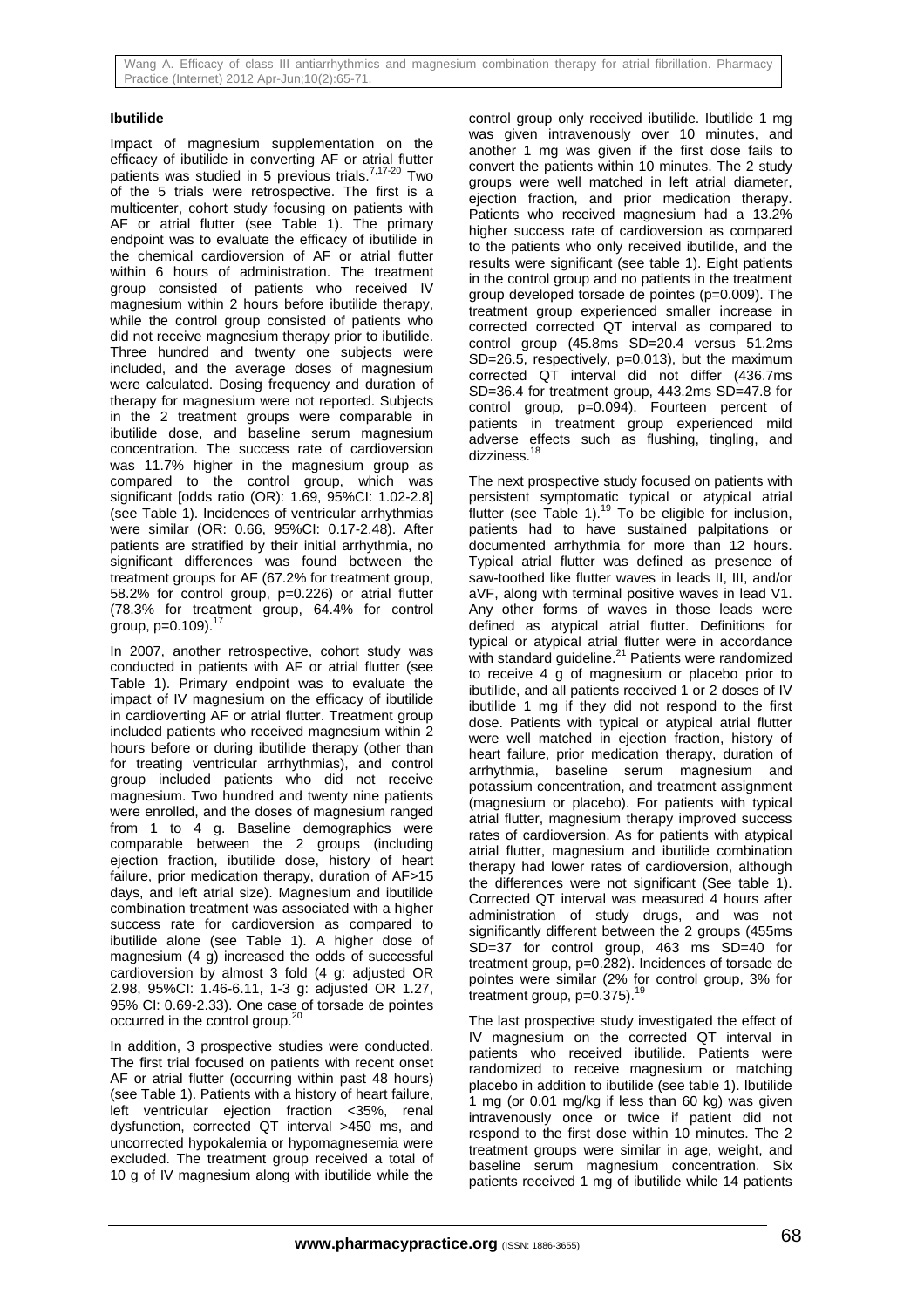Wang A. Efficacy of class III antiarrhythmics and magnesium combination therapy for atrial fibrillation. Pharmacy Practice (Internet) 2012 Apr-Jun;10(2):65-71.

received 2 mg of ibutilide. Success rates of cardioversion were compared as baseline demographics, and were similar between 2 study groups. For patients who received 1 mg of ibutilide, success rates for cardioversion were same (100% for treatment group, 100% for control group). For patients who received 2 mg of ibutilide, patients who received magnesium had higher success rates of cardioversion (44% versus 20%), but no statistic test was done for comparison. No torsade de pointes occurred throughout the study. Patients who received placebo experienced more significant increase in corrected QT intervals from baseline as compared to patients who received magnesium (75.1ms SD=70.3 versus 19.2ms SD=51.6,  $respectively, p<0.05$ ).<sup>7</sup>

# **DISCUSSION**

Electrophysiological studies found that administration of IV magnesium significantly delays atrioventricular node conduction, without significant effect on the sinus node. $^{22}$  Efficacy of magnesium for the management of AF was investigated in 2 meta-analyses. The first meta-analysis focused on acute onset AF (defined as AF duration of less than 7 days prior to study enrollment). For conversion to normal sinus rhythm, magnesium was not more effective than calcium channel blockers or amiodarone (p=0.17), or placebo (p=0.61). For rate control (reduction of ventricular rate to <100 beats/min), magnesium was more effective when compared to placebo or calcium channel blockers ( $p$ <0.00001 for both).<sup>23</sup> Another meta-analysis focused on patients with paroxysmal or chronic AF and rapid ventricular rate. Magnesium was not more effective than placebo  $(p=0.14)$  or amiodarone (p=0.36), but was more effective than calcium channel blockers in restoring normal sinus rhythm (p=0.0002). Magnesium was more effective than placebo (p<0.0001) or calcium channel blockers  $(p=0.02)$  for rate control.<sup>24</sup> Therefore, magnesium monotherapy may be more effective for rate control, and its calcium channel blocking property may be the more dominant pharmacological activity. Efficacy of magnesium and Class III antiarrhythmics combination therapy in rhythm control of AF may be due to the additive potassium blockade effect.<sup>1</sup>

Dofetilide works by blockade of potassium channels without any effects on sodium channels, alpha adrenergic receptor, or beta adrenergic receptors.<sup>2</sup> Dofetilide is effective for the conversion to and maintenance of normal sinus rhythm in AF patients<sup>10</sup>, and is safe to be used in patients with heart failure.<sup>13</sup> Two previous trials investigated the efficacy of dofetilide for converting AF. The first trial included patients with AF or atrial flutter for 2 to 26 weeks, and found that dofetilide conversion rate was dose dependent (6.1% for 125 mcg BID, 9.8% for 250 mcg BID, and 29.9% for 500 mcg BID). In addition, dofetilide 500 mcg twice daily was much more successful at converting atrial flutter than AF (66.7% vs. 21.6%). $10$  The other trial focused on patients with new or worsening heart failure (New York Heart Association functional Class III or IV), and found conversion rate to be 12% at 1 month.<sup>13</sup>

In the study on dofetilide and magnesium combination therapy, efficacy of dofetilide monotherapy and of dofetilide/ magnesium monotherapy and of dofetilide/ magnesium combination therapy for converting AF is higher than that of previous studies. However, in the combination therapy study, only 30% of patients had AF or atrial flutter for more than 2 weeks, and only 37.5% of patients had a history of heart failure.16 As heart failure and duration of AF or atrial flutter are significant predictors of cardioversion, improved efficacy of dofetilide and dofetilide/ magnesium combination therapy in the combination therapy study may be due to the differences in baseline demographics from the previous studies. As only 1 retrospective study has shown the improved efficacy of combination therapy in the rhythm control of AF, whether magnesium improves efficacy of dofetilide is uncertain. Future studies should be conducted to include a higher proportion of patients with a history of heart failure and duration of AF or atrial flutter for more than 2 weeks.

Ibutilide is another class III antiarrhythmic. In addition to blocking outward flow of potassium ions, ibutilide also activates slow inward sodium ions, channels, prolonging the repolarization phase and refractory period of cardiac action potential.<sup>16,26</sup> Two previous trials have shown that ibutilide is more efficacious for conversion of atrial flutter over AF. In one study, average duration of AF prior to cardioversion was 12-16 days, average left atrial size was 4.5-4.6 cm, and >70% of patients had a history of heart disease6. The other study did not report history of heart failure, duration of AF, and left atrial size. $27$  After 2 doses of 1 mg IV ibutilide, overall conversion rate ranged between 26.1% and  $47\%$ .<sup>6,27</sup> Based on the results of the trials included in this review, efficacy of ibutilide alone for AF or atrial flutter is around 60%, and the addition of magnesium improves the conversion rate to 72- 85%.<sup>17,18,20</sup> However, only 3 trials reported left atrial size, past medical history, and duration of AF of the subjects. Left atrial size and duration of AF were comparable to that of previous study, but only 30% to 40% of patients had a history of heart failure.<sup>18-20</sup> Differences in baseline characteristics may have influenced the conversion rates of ibutilide or ibutilide and magnesium combination therapy.

Magnesium may be a more useful adjunct therapy to ibutilide than it is for dofetilide. Side effects of magnesium are usually mild and usually include minor tingling, flushing, and dizziness $^{18}$ , and serious side effects may include hypotension, bradycardia, or atrioventricular block.<sup>23</sup> Therefore, administering magnesium in combination with ibutilide or dofetilide involves minimal risks with close monitoring of vital signs and electrocardiograms, and may increase success rates of cardioversion. Moreover, magnesium has been shown to prevent significant prolongation of corrected QT interval post antiarrhythmic therapy, and thus, reduce risks of torsade de pointes.<sup>7,9,16</sup> Magnesium may be added to ibutilide for conversion of AF or atrial flutter except for atypical atrial flutter. As higher doses of magnesium are associated with improved efficacy, 4 g of magnesium may be given prior to first dose of ibutilide. $20^\circ$  As the optimal dose, frequency, or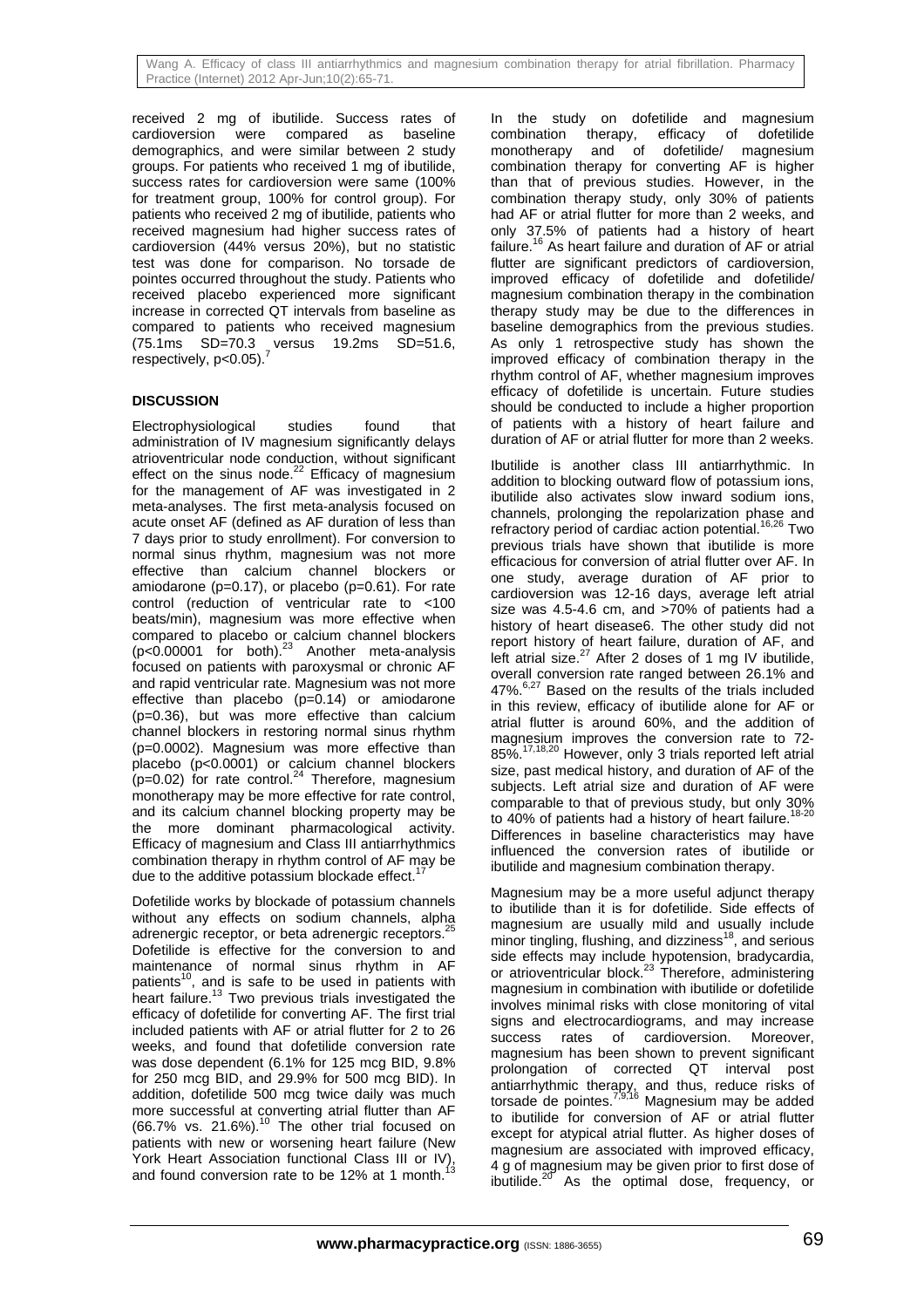Wang A. Efficacy of class III antiarrhythmics and magnesium combination therapy for atrial fibrillation. Pharmacy Practice (Internet) 2012 Apr-Jun;10(2):65-71.

duration of magnesium therapy has not been established for dofetilide, 2 g of IV magnesium, the recommended dose for management of torsade de pointes, may be used.<sup>9</sup> Additionally, higher baseline magnesium concentration has been associated with higher success rates of cardioversion<sup>28</sup>, but the optimal concentration after magnesium therapy has not been established as it was rarely monitored. In the future, dose ranging studies as well as studies aiming at finding a correlation between serum magnesium concentration and efficacy should be conducted so that the clinicians can dose and monitor magnesium therapy appropriately.

#### **CONCLUSIONS**

Four grams of magnesium may be given within 2 hours prior to initiation of ibutilide for conversion of AF or typical atrial flutter, but not for atypical atrial flutter. Two grams of magnesium may be given in addition to dofetilide, and additional doses may be given if necessary. Dosing ranging studies should be conducted for magnesium and ibutilide or dofetilide combination therapies in order to establish the optimal dose, frequency, serum concentration, and duration of therapy.

#### **CONFLICT OF INTEREST**

None.

Funding: None.

#### **References**

- 1. American College of Cardiology, American Heart Association, and European Society of Cardiology. ACC/AHA/ESC 2006 Guidelines for the management of patients with atrial fibrillation: a report of the American College of Cardiology/American Heart Association Task Force on Practice Guidelines and the European Society of Cardiology Committee for Practice Guidelines (Writing Committee to revise the 2001 guidelines for the management of patients with atrial fibrillation). J Am Coll Cardiol. 2006;48(4):e149-e246.
- 2. American College of Cardiology, American Heart Association, and European Society of Cardiology. 2011 ACCF/AHA/HRS Focused update on the management of patients with atrial fibrillation (updating the 2006 guideline). J Am Coll Cardiol. 2011;57(2):223-242.
- 3. Khan IA, Mehta NJ, Gowda RM. Amiodarone for pharmacological cardioversion of recent-onset atrial fibrillation. Int J Cardiol. 2003;89(2-3):239-248.
- 4. Galve E, Rius T, Ballester R, Angeles Artaza M, Arnau JM, Garcia-Dorado D, Soler-Soler J. Intravenous amiodarone in treatment of recent-onset atrial fibrillation: results of a randomized, controlled study. J Am Coll Cardiol. 1996;27(5):1079- 1082.
- 5. Stambler BS, Wood MA, Ellenbogen KA, Perry KT, Wakefield LK, VanderLugt JT. Efficacy and safety of repeated intravenous doses of ibutilide for rapid conversion of atrial flutter or fibrillation. Circulation. 1996;94(7):1613-1621.
- 6. Caron MF, Kluger J, Tsikouris JP, Ritvo A, Kalus JS, White CM. Effects of intravenous magnesium sulfate on the QT interval in patients receiving ibutilide. Pharmacotherapy. 2003;23(3):296-300.
- 7. White CM, Xie J, Chow MSS, Kluger J. Prophylactic Magnesium to Decrease the Arrhythmogenic Potential of Class III Antiarrhythmic Agents in a Rabbit Model. Pharmacotherapy. 1999;19(5):635-640.
- 8. American Heart Association and the American College of Cardiology Foundation. Prevention of torsade de pointes in hospital settings. J Am Coll Cardiol. 2010:55(9):934-947.
- 9. Singh S, Zoble RG, Yellen L, Brodsky MA, Feld GK, Berk M, Billing CB. The efficacy and safety of oral dofetilide in converting to and maintaining sinus rhythm in patients with chronic atrial fibrillation or atrial flutter: the symptomatic atrial fibrillation investigative research on dofetilide (SAFIRE-D) study. Circulation. 2000;102(19):2385-2390.
- 10. Wolbrette DL. Risk of proarrhythmia with class III antiarrhythmic agents: sex-based differences and other issues. Am J Cardiol. 2003;91(6A):39D-44D.
- 11. Spearritt D. Torsades de pointes following cardioversion: case history and literature review. Aust Crit Care. 2003;16(4):144-149.
- 12. Torp-Pedersen C, Møller M, Bloch-Thomsen PE, Køber L, Sandøe E, Egstrup K, Agner E. Dofetilide in patients with congestive heart failure and left ventricular dysfunction. New Engl J Med, 1999;341(12):857-865.
- 13. Reinhart RA. Clinical correlates of the molecular and cellular actions of magnesium on the cardiovascular system. Am Heart J. 1991;121(5):1513-1521.
- 14. White RE, Hartzell HC. Magnesium in cardiac function: regulator of ion channels and second messengers. Biochem Pharmacol. 1989;38(6):859-867.
- 15. Coleman CI, Sood N, Chawla D, Talati R, Ghatak A, Kluger J. Intravenous magnesium sulfate enhances the ability of dofetilide to successfully cardiovert atrial fibrillation or flutter: results of the Dofetilide and Intravenous Magnesium Evaluation. Europace. 2009;11(7):892-895.
- 16. Kalus JS, Spencer AP, Tsikouris JP, Chung JO, Kenyon KW, Ziska M, Kluger J, White CM. Impact of prophylactic i.v. magnesium on the efficacy of ibutilide for conversion of atrial fibrillation or flutter. Am J Health Syst Pharm. 2003;60(22):2308-2312.
- 17. Patsilinakos S, Christou A, Kafkas N, Nikolaou N, Antonatos D, Katsanos S, Spanodimos S, Babalis D. Effect of high doses of magnesium on converting ibutilide to a safe and more effective agent. Am J Cardiol. 2010;106(5):673-676.
- 18. Steinwender C, Hönig S, Kypta A, Kammler J, Schmitt B, Leisch F, Hofmann R. Pre-injection of magnesium sulfate enhances the efficacy of ibutilide for the conversion of typical but not of atypical persistent atrial flutter. Int J Cardiol. 2010;141(3):260-265.